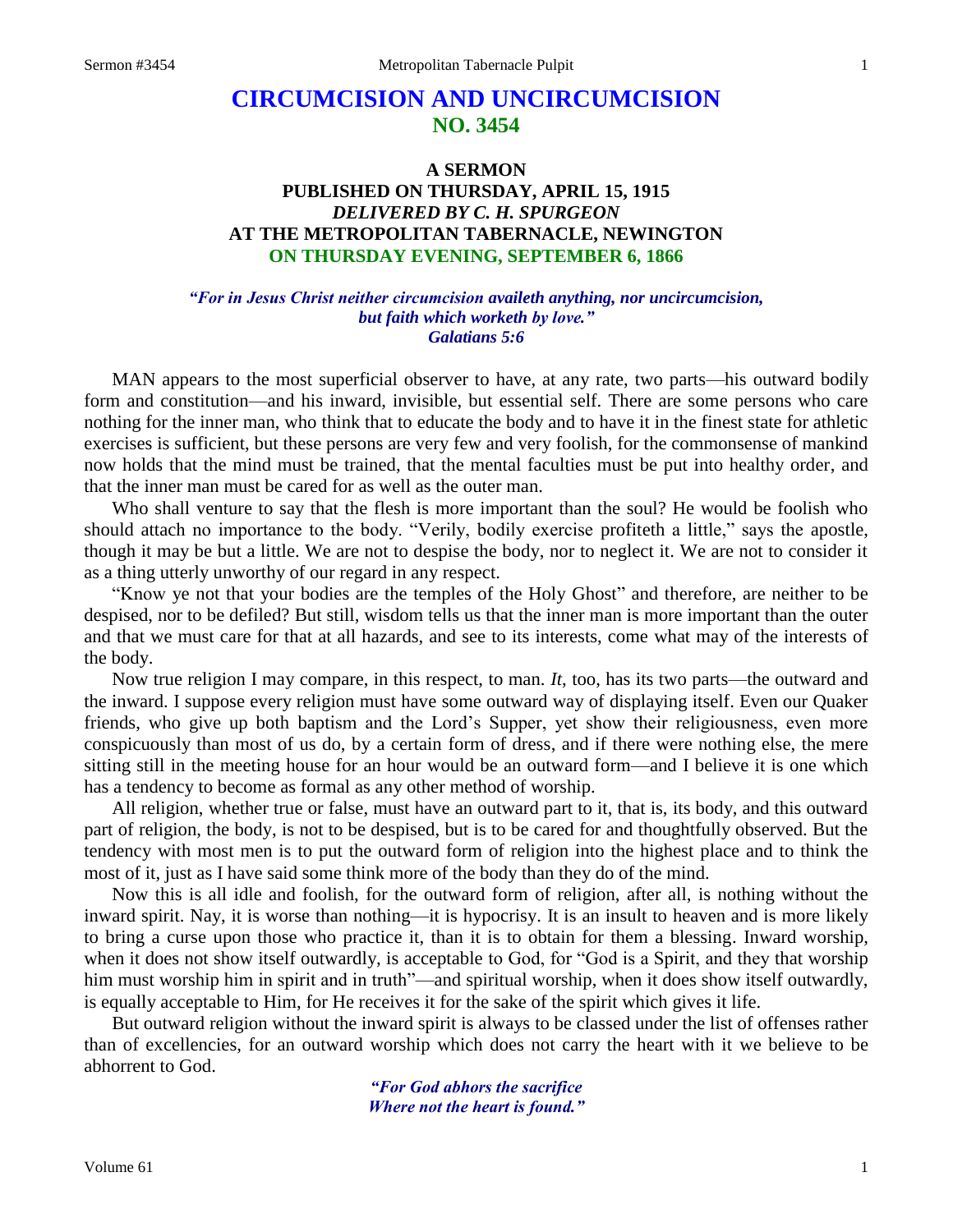Yet, understand, the outward is to be observed, but without the inward it is nothing whatsoever.

And now for our text. The apostle first speaks about the *outward* part of religion, and then he tells us what the inward part of it is. In the first place we will have a few words on—

# **I.** THE OUTWARD PART OF RELIGION.

Paul here speaks of it after that fashion. He says, "In Jesus Christ, neither circumcision availeth anything, nor uncircumcision." Before our Savior came into the world, circumcision was a thing of meaning. It was the seal of the covenant. God had ordained it to be the outward token of the inward possession of certain remarkable privileges with which He had endowed the seed of Abraham.

But after Christ came, circumcision lost its force and availed nothing—for this reason only namely, that it had lost all spiritual meaning and was no longer the type of spiritual blessings and benefits. The Savior had been pleased to institute other ordinances which better set forth the spiritual truth which He came to reveal, and circumcision, therefore, having no more any spiritual teaching in it, became a dead thing, and the apostle says that it avails nothing.

Of course, it was in Paul's day the outward mark of the firm believer in Judaism. The man who still held to the old faith was not to be led away by the innovations, as he supposed them to be, of Jesus of Nazareth, but still held that it was essential, first and foremost, that the seed of Israel should bear in the flesh the ordained mark.

But the apostle says that "circumcision availeth nothing." He put it on to the side. But what is remarkable, as showing the force of the apostle's meaning, is that he should have added, "Nor *un*circumcision," for while there were some who said, "I have received the seal of the covenant—I am circumcised"—the apostle said to them, "It availeth nothing."

"Oh!" says another, but I, being a Jew, refuse to be circumcised. I, as a Jew, have come out and said that my children shall no longer be initiated into the Jewish faith, according to the Jewish custom. I have repudiated it—shall not I be saved? I have no faith in the customs of my fathers—surely it is well with me, for by this I have declared myself to be a follower of the Savior."

"No," says the apostle, "it makes no difference. You who are circumcised get no good by it and you who are uncircumcised get no good—neither the one nor the other is of any good to you." He sweeps away the whole of the Jewish ceremony, both in its observance and in its non-observance, and so he gives it a twofold blow and lays it dead.

Now I do not think that the apostle meant here to speak merely of circumcision, but of all other rites and ceremonies whatsoever. I believe he would have us understand that, while there is any spiritual meaning connected with them, they are valuable just as circumcision might have been valuable whilst there was any spiritual meaning connected with it—but that when we are not believers, when we merely receive them outwardly, without knowing their spiritual meaning, or comprehending and receiving the spiritual grace which they typify, they avail nothing—that they are of no service, and that, indeed, in and of themselves they are of no use whatsoever apart from that "faith which worketh by love."

Whether you were sprinkled in your infancy, or have been immersed as believers, supposing you not to have been believers, that immersion is as much a mistake as your previous sprinkling. You have not received any benefit from either, for there is nothing in either. The true essence of the thing lies in the faith which works by love, and if you have received it without faith, you have received nothing at all. You have received only the mere outward ceremony and there has no good come to your soul.

You may have come to the Lord's Supper. You may have received it kneeling, or received it standing, or received it sitting—if you have received it by faith, you have been enabled by faith to feed upon Christ, to eat His flesh and to drink His blood. But if you have received it without faith, you have received nothing.

Nay, you have done worse than that, for you have eaten and you have drank condemnation unto yourselves—you have taken the bread of the children, not being a child, and so you have stolen from the Father's table. You have entered into the court of the priests without being a priest and so you have committed the sin of Uzza—you have ventured to perform a sacrifice for which you were not fit—and it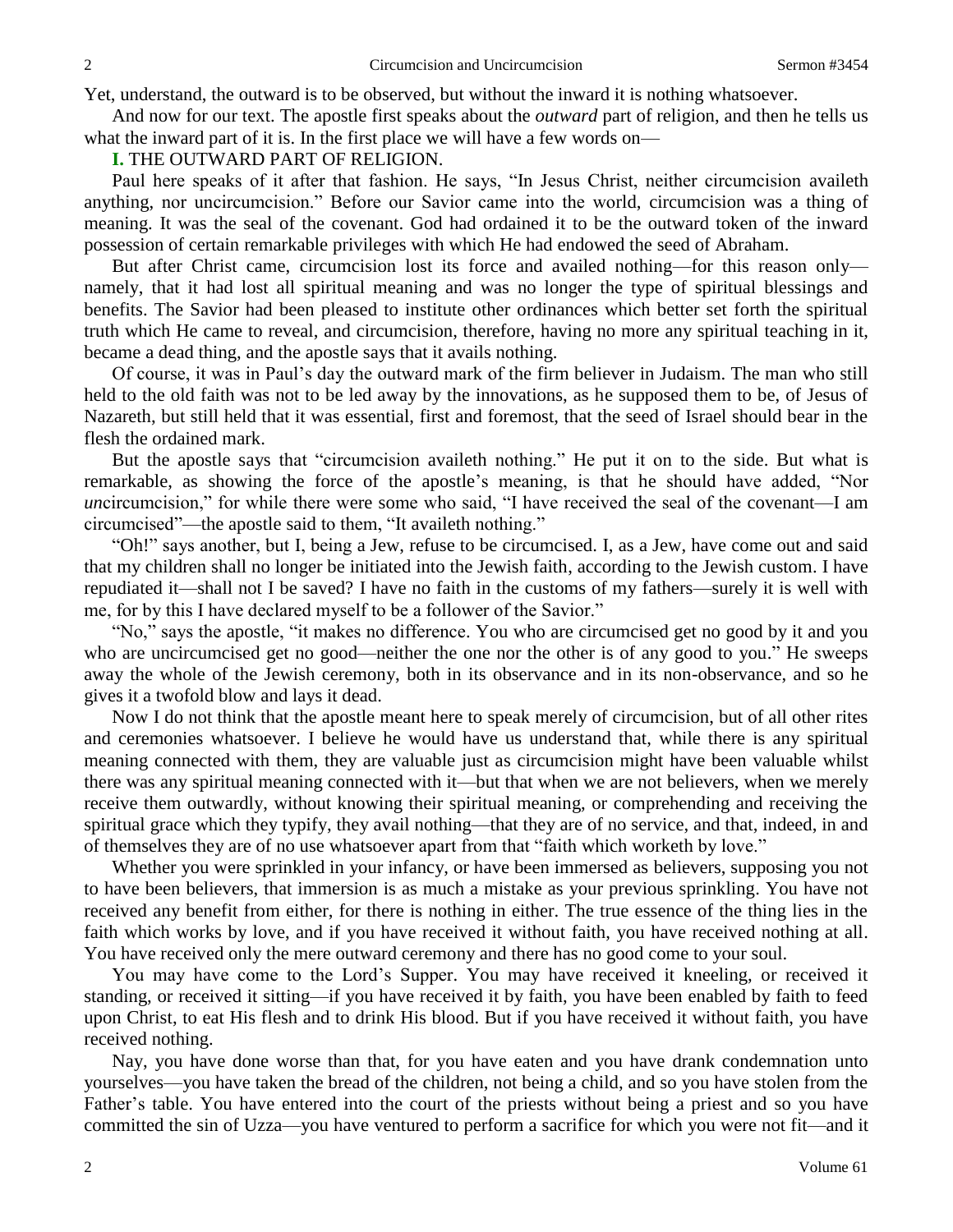is a marvel of God's long-suffering mercy that you have not received a curse for having intruded where you were never called.

If you have come to baptism and to the Lord's Supper with the faith which works by love, you have doubtless received benefits by these ordinances—but if you have come without that faith—baptism or no baptism avails nothing whatsoever. There is nothing in any of those outward forms and ceremonies in themselves. They are only a dead and killing letter, a mystifying ceremony, which drags men down to the things which are apparent.

But when faith comes, it quickens them and makes them live, transforms them into blessed means of grace, and then God, in them, communes with the soul. I think it would be difficult to say too broadly or too strongly that outward ceremonies profit nothing in themselves. I know we are likely to be misunderstood, and that there would be some who would say that they will neglect these things utterly.

If you wish to misunderstand us, you must. We wish to speak very plainly, but if we were misunderstood in that point, we should not regret it so much as we should if we were misunderstood upon the other, namely, that the outward form of religion is nothing but death, the mere letter, and not the spirit, and that only true vital faith in the Lord Jesus Christ can really bless the soul.

Now let us try to bring out this thought more fully still, that "neither circumcision availeth anything, nor uncircumcision"—that is to say, that outward forms do not avail to change the life.

The change of the outward life is a very great part of salvation. A man cannot be saved from a sin in which he still indulges. It is clear that if a man is saved, in the Scriptural sense, he is saved from his sins. The drunk becomes sober, the harlot becomes chaste, the unrighteous become religious. Now it is a matter of commonsense, which I will put to anybody—whether there is any tendency in an outward ceremony to make a thief honest or to make a drunk sober?

Whether, in fact, sprinkling, or immersion, or receiving bread, or drinking of wine. *These have no tendency in themselves to produce any sort of moral effect upon the man? When St. Francis Zavier went* to India, he converted thousands of people, and made them Christians—and how do you think he did it? Why, by having on his belt a little pot of water and a large brush—as he went along he sprinkled the people with the water and they were christened, Christianized, baptized, and he put them all down as converts.

Very well, legitimately so. They were, I have no doubt, as much benefited by that as people are by infant baptism, and as much as people are by immersion, if they are immersed without faith in the Lord Jesus Christ. We laugh at the thing when it is done on a large scale, and wonder that people can receive it—but we may equally scout it with scorn in any one individual instance.

My dear hearer, if you could really prove that an outward ceremony changed men, oh! how diligently would we practice it! If the consecrated wafer really does make men holy, oh! turn your houses into ovens and let there be bakers in every street. Happy bakers who can convert the minds of men! Happy wheat that can be ground so as to change sinners into saints!

But where is the connection? Where is the connection between bread and the conscience? Where is the connection between water, either in drops or in floods, and the heart, the affections, and the reason of man? Oh! beloved, we know better than this. How is it, then, that men's minds can cling to such superstitions?

"You must be born-again" in order that an effect may be produced upon your minds and hearts. You must know another influence than that which is outward. There must come upon you an unseen and invisible power, which shall enlighten your understandings, and so control your souls, and change your affections, and so make your lives to be different from what they were.

But oh! these outward things are but clumsy appliances! You might as well turn gas upon a fire to put it out, as try to save a soul by these outward forms. Circumcision and uncircumcision—neither of them avail anything in the moral life of man—and everybody knows that.

But then, it is equally true that *they do not do anything to comfort a really-awakened and quickened conscience.* I have no doubt that a great many people do derive a degree of comfort from going to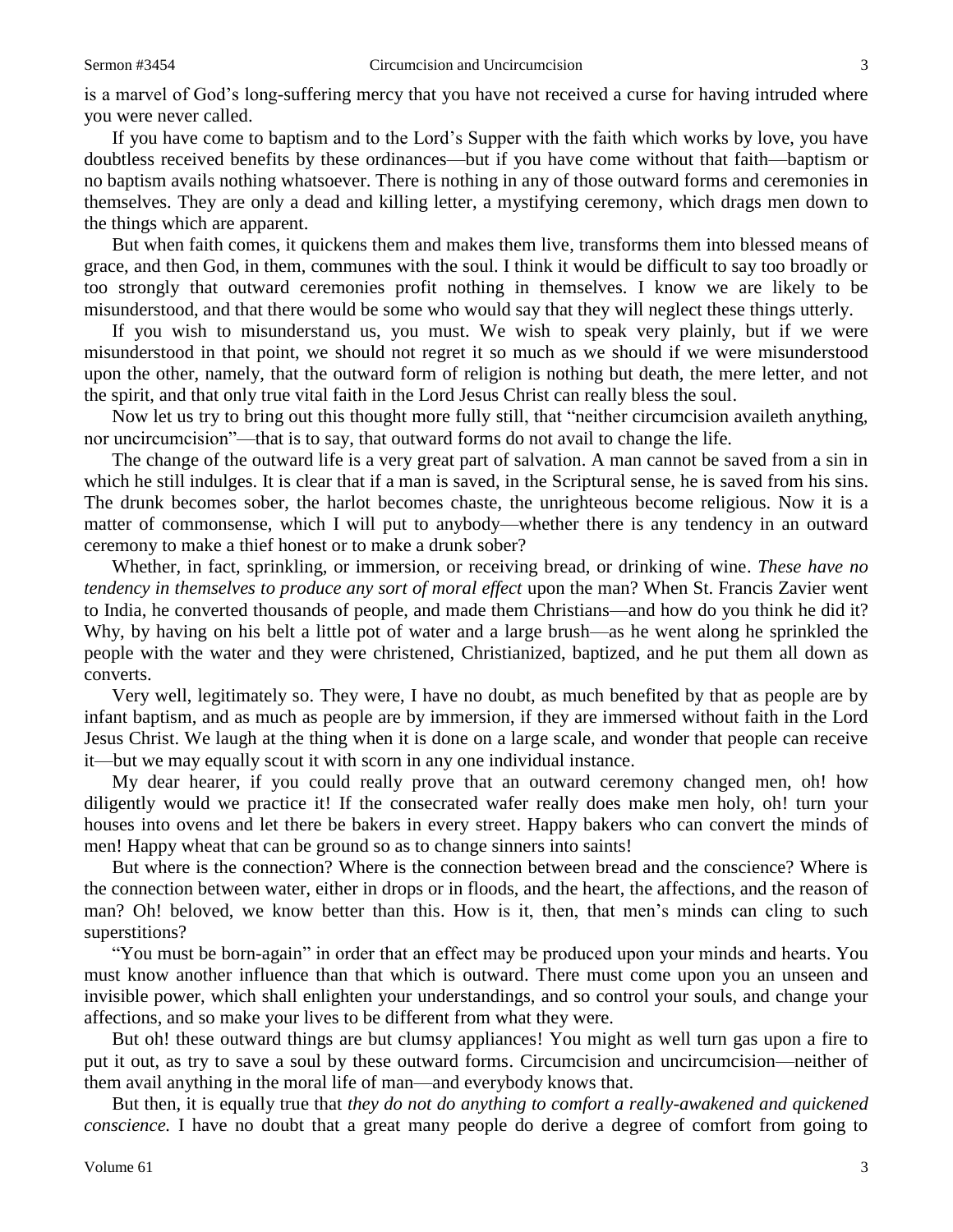church and chapel. You come here and sit in your pews and are very comfortable. Perhaps some of you go to sleep, but that does not lessen your comfort, but rather increases it.

If the sermon were never so dull, perhaps it would be all the better for you, but it prevents your being quite as comfortable, because it happens to be personal, and to be plainly and boldly spoken. I know there are hundreds and thousands of people in this country who would be greatly troubled in their minds if they did not go to church or chapel twice on Sundays—and they get comfort in this because their conscience is dead.

If their conscience were really awakened, they would understand that there is no connection between conscience and outward forms. A conscious sinner, an awakened sinner, never can be lulled to sleep again, except by that same voice which first awakened it. Conscience finds peace concerning sin when it finds sin laid upon the Savior. It gets peace concerning guilt when it sees Him smarting and bleeding unto death.

When faith comes, conscience has peace with God through Jesus Christ, but I am certain that no conscience which God ever awakened from the dead found peace through baptism, or through the Lord's Supper, or through any outward form. The conscience which is once awakened cries, "These things are good enough for saints. They may minister comfort to them, but I want salvation itself. I want Christ Himself—not things about Christ, but Christ—not merely to worship with His people, but to be one of them."

Putting aside the crucifix as it was held up to his eyes in his dying moments, and refusing the Chrism and the last unction, a dying monk cried out, "Tua vulnera Jesu! Tua vulnera Jesu!"—"Thy wounds, O Jesus! Thy wounds, O Jesus!"—and this is what every awakened conscience will have to cry.

It must be the blood of Jesus, not the sacramental wine. The washing of the bath that was filled with His atonement—not any outward washing for the cleansing of the flesh. The reception of God the Holy Ghost into our souls, as a priest coming into a temple. The receiving of the love of Jesus into our hearts as an altar-fire into a censor. The receiving of the love of God Himself, our Father, so that we can—

## *"Abba Father! cry With an unfaltering tongue."*

It is all this which the conscience wants and it will not be satisfied with anything short of this. "Faith which worketh by love" will quiet the conscience, but all else that you can do is but as singing a song to one that is of a sad heart—it yields no comfort to the soul.

If a man were very hungry, very hungry indeed, I can imagine that if a person should say to him, "Sit down. I am going to play you a tune," he would answer, "Oh! but give me something solid. Give me something substantial!" What says the other? "Not pleased with music! Come, then, I will give you some painting. Look at that window there, is not that finely done?" "Give me something solid! Oh! give me something solid!"

"Well, but here comes a procession—are not these gentlemen very prettily arrayed? Is it not a gaudy show, worthy of any baby?" "Yes," replies the man, "but I want something solid. I can eat neither processions, nor painted windows, nor music. I want something solid." "Oh!" says the man, "but I must give you a rule to live by—here is one which was settled long ago by bishops—will not that satisfy you?" "No. Your rules and regulations may be all very good, but I want something solid, something to receive now."

Now the guilty conscience has an awful hunger within itself that cannot be satisfied with ritualism of the best and finest sort, but the conscience cries, "I want something to satisfy me. Tell me, how can God be just, and yet be the justifier of the ungodly? That is the question. Tell me, how can God punish sin and yet forgive it? Tell me, what is to become of me while I am covered with all these iniquities? Tell me how I can get free from them."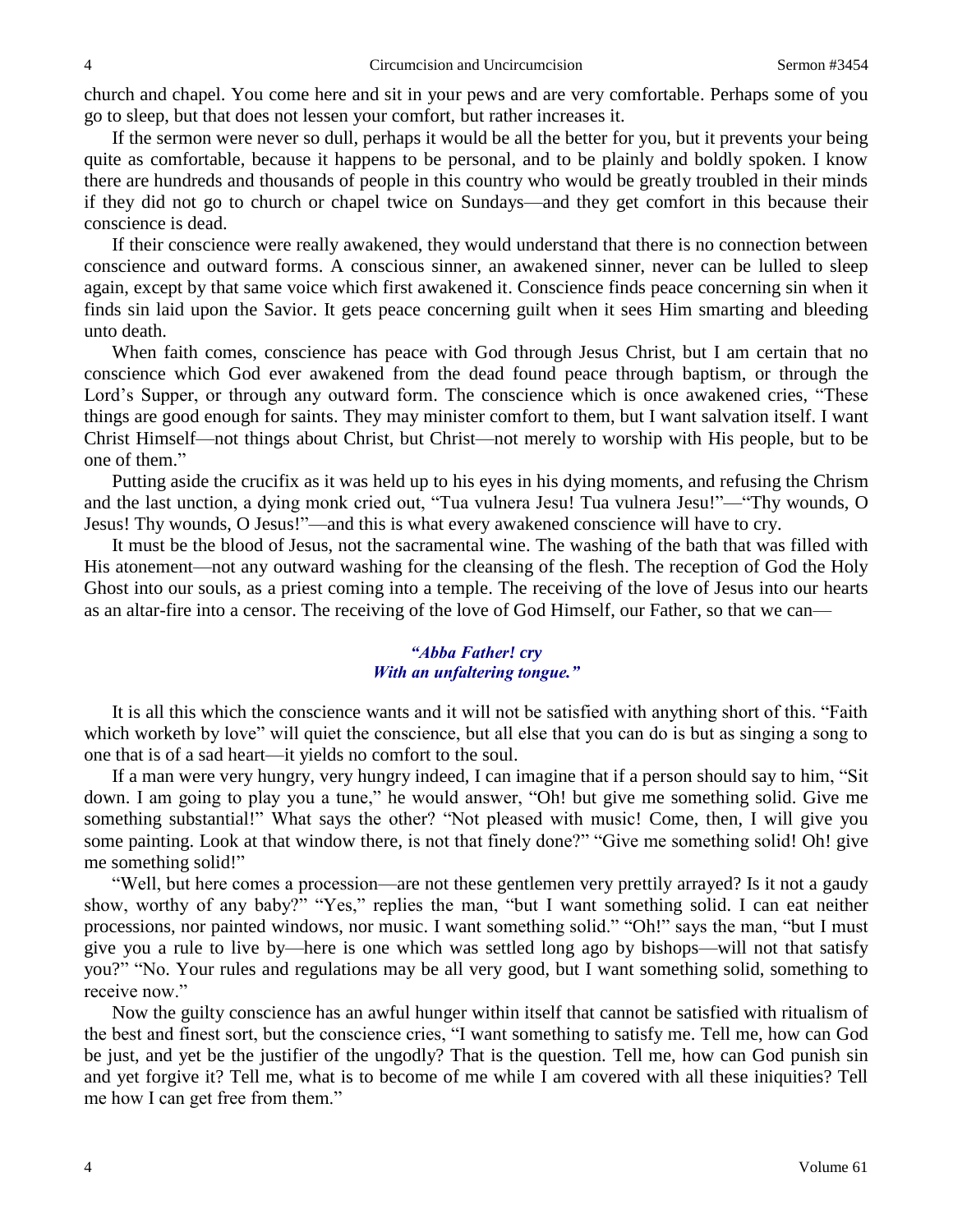Well, the Gospel comes and says, "The Lord Jesus Christ suffered in the room, place, and stead of all who believe on Him, and the moment you believe in Him you are completely saved. Your sin is gone, you are a child of God, your feet are on the Rock of Ages, and you can never perish." "Oh!" says the conscience, "that is what I want. That is the very thing I have been longing for. Here is the gracious God turning to me and saying, 'I have blotted out thy sins like a cloud, and like a thick cloud thine iniquities."

Ah! may God give us such a spiritual hunger as that, and there will be no fear that we shall ever be mystified about circumcision or uncircumcision, for we shall feel that neither of them avail anything, but if we once get the faith that works by love, we shall be satisfied with favor and filled with the goodness of the Lord.

But now it remains for us to say that, as outward religion neither changes the morals of men, nor gives peace to an awakened conscience, *so neither can these outward things avail to take us to heaven.* You will be deceived at the last, rest assured of that, if you rest on anything which only concerns these eyes of ours, these hands, and these feet.

If you are depending upon the things which are seen, they are, every one of them, temporal—they cannot be of any use to you when you come into the land of the things that are not seen, which are eternal. Oh! soul, if you rest upon a mortal hope, or a mortal thing, or an outward ceremony, or an outward form, you are resting on that which cannot have any efficacy in the unseen world, and when your soul comes to the grave and you look across the narrow stream of death into the dim eternity, you will have no hope then.

It is very strange how God makes liars tell the truth. The priests do not pretend to offer you any hope, for what do they tell you? Do they ever say that these ceremonies will take you to heaven? Not they! It seems as if God would not let Satan fabricate the lie perfectly, for he has left a weak part in it. Where does the best believer in outward ceremonies go? Ask the priest, and he will tell you that he goes to purgatory. Did not Cardinal Wiseman go there? Did they not put upon the lid of his coffin, "Pray for the repose of his soul," and was not that a proof that they believed he went where he wanted to be prayed for and where he had no repose for his soul?

Do not all the mightiest and greatest men of that church go there? Do not even the Popes go there? It is a poor look-out, very! That is all you can get, even if you get anything. They cannot offer you anything better than this!

But oh! if you get the "faith which worketh by love," I will tell you what you will have. You shall have a good hope through grace, not of purgatory, not of the "*limbos patrum*," but of being with Christ in paradise as soon as your eyes are closed in death, and confident of this, you shall come to your dyingbed, you shall lie there as long as God is pleased to spare you in your sickness, without doubt or fear, and when the last hour comes you shall have grace to die, if not triumphantly, at least hopefully.

You shall have preludes of the everlasting song, foretastes of the coming glory, and you shall die with some such song as this in your lips—

> *"Jerusalem, my happy home, Name ever dear to me; Now shall my labors have an end In joy, and peace, and Thee!"*

It is singular, and strangely indicative of a trembling conscience, that those who preach up circumcision and uncircumcision dare not offer heaven—but those who declare that salvation is by faith in Jesus can boldly say to every trembling sinner, "Fear not. If you believe in Jesus when you die, yet shall you be with Him in paradise, 'for there is, therefore, now no condemnation to them which are in Christ Jesus' for they shall never perish, neither shall any pluck them out of His hand. Beloved, now are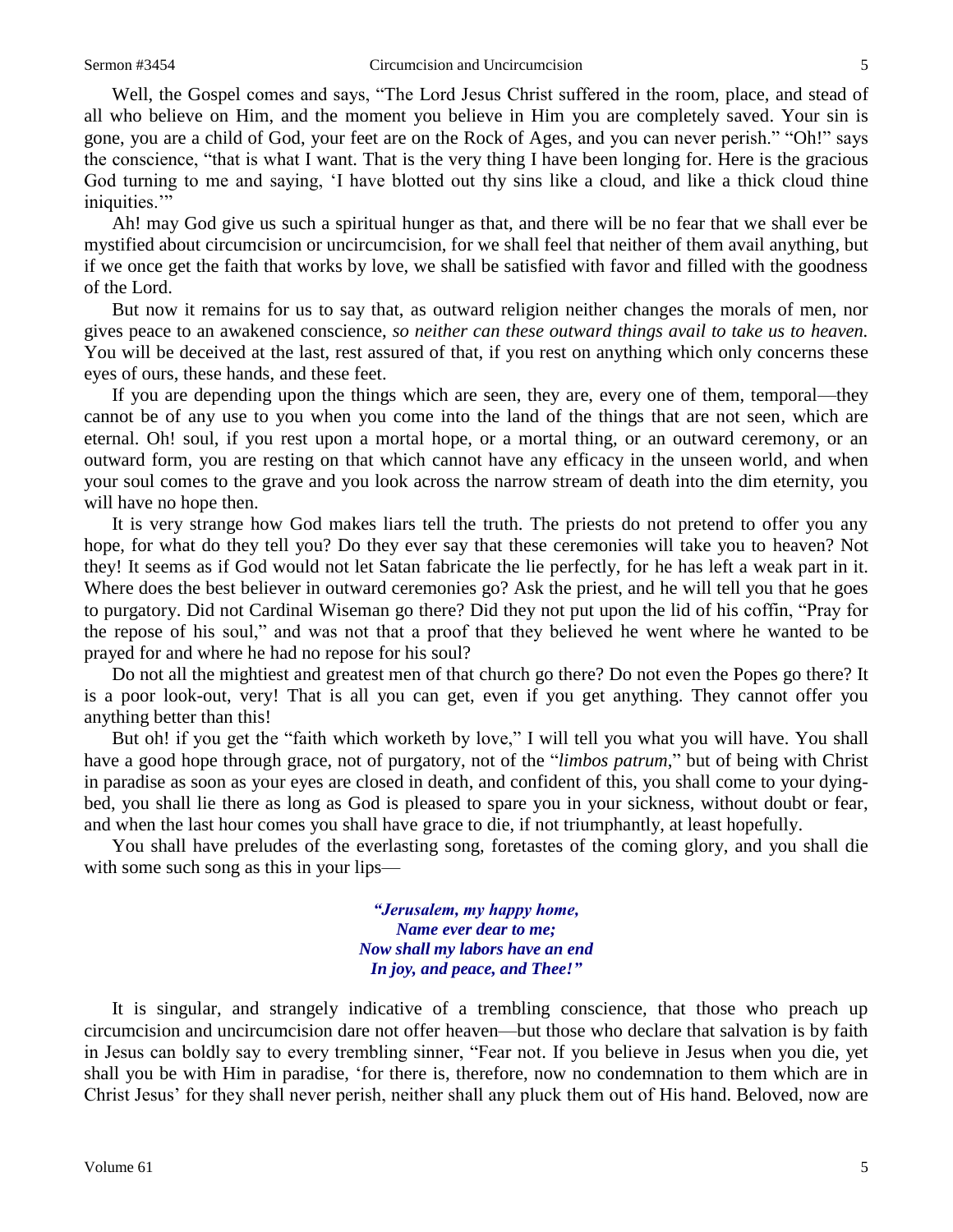we the sons of God, and it does not yet appear what we shall be, but we know that when He shall appear we shall be like Him, for we shall see Him as He is."

We shall not be in purgatory, but we shall be with Him, for His prayer to His Father for us was, "Father, I will that they also whom thou hast given me be with me where I am, that they may behold my glory."

Thus have we said enough to show you that the outward form of religion avails nothing. Now we come to speak, in the next place, concerning—

### **II.** THE INWARD PART OF RELIGION.

The text tells us that the inward part of religion is "faith which worketh by love." Now what is faith? In one word, it is *trust*—the trusting of the soul in God's promise made in Christ Jesus. My faith is that which enables me to believe that God is true, to believe that He sent His Son in the flesh to suffer for my sins, to believe that through the merit of His blood and the virtue of His holy life, I am saved. To trust in Him to save me—this is faith.

It is not the faith of God's elect to believe dogmas and truths merely, to believe them to be true, but to rest upon them, to trust in them, to repose one's soul thereon. The very essence of Christianity is trust in the Lord Jesus Christ. But mark, we are told that *this is faith of a certain kind—*it is "faith which worketh by love"—not a faith that merely talks, much less a faith that goes to sleep, or a faith that bolsters men up in presumption, and makes them live in sin.

But a faith which works by love, a practical faith, a faith which has arms and hands—not a crippled faith—but a living thing, which cannot help working. Not a frozen river that is like stone in its bed, but rolling on, increasing and swelling until it comes to the sea. It is a living thing, a working thing.

My faith is no faith at all if it does not operate upon my daily life. If I believe that Jesus Christ has saved me and I trust in Him, there are a great many things I cannot do which other people can do—and many things that I love to do which other people would not do and do not wish to do. If my religion never comes across me when I am in the shop, and stops me, and never comes to me when I am in the market-place, then it is a religion which is not worth a button—and the sooner I am rid of it the better. It must be a working religion, practically operating upon the entire man.

And this is the way in which it operates—it operates by love. It works by making us love Christ for what He has done for us. It works by making us love God, so that we say, "Lord, what is Your will, for we wish to submit to it"? And this makes us cheerful, happy, and resigned.

It works, in fact, by making us love the Lord Jesus Christ. If you do not love Jesus, then your faith is no faith, for the very sound of His name is precious to those who have true faith. It works by love to Him who Himself loved us and gave Himself for us. It works by love to God, who gave His Son.

> *"Loved of my God, for Him again With love intense I burn; Chosen of Him ere time began, I choose Him in return."*

Then faith also works by love *to the brethren*. A man has no faith if he does not love faithful men. It is a mark of the child of God that he loves the rest of the family. "We know that we have passed from death unto life because we love the brethren"—not only the brethren who happen to be called by our denominational name—that is very easy. A hypocrite can do that—but all the saints.

Whenever, as St. Basil used to say, we can see anything of Christ, there we ought to give something of Christian love, so that genuine faith loves all those who love the Lord Jesus Christ in sincerity, and desire the good and prosperity of all the branches of the vine.

And mark you, this faith will work by love, even to *your enemies*. If you are a genuine Christian, you will love those who do not love you. It is very little to love our own relatives, though there are some who do not do even that. But to love our enemies is the mark of a true Christian—to be prepared to bear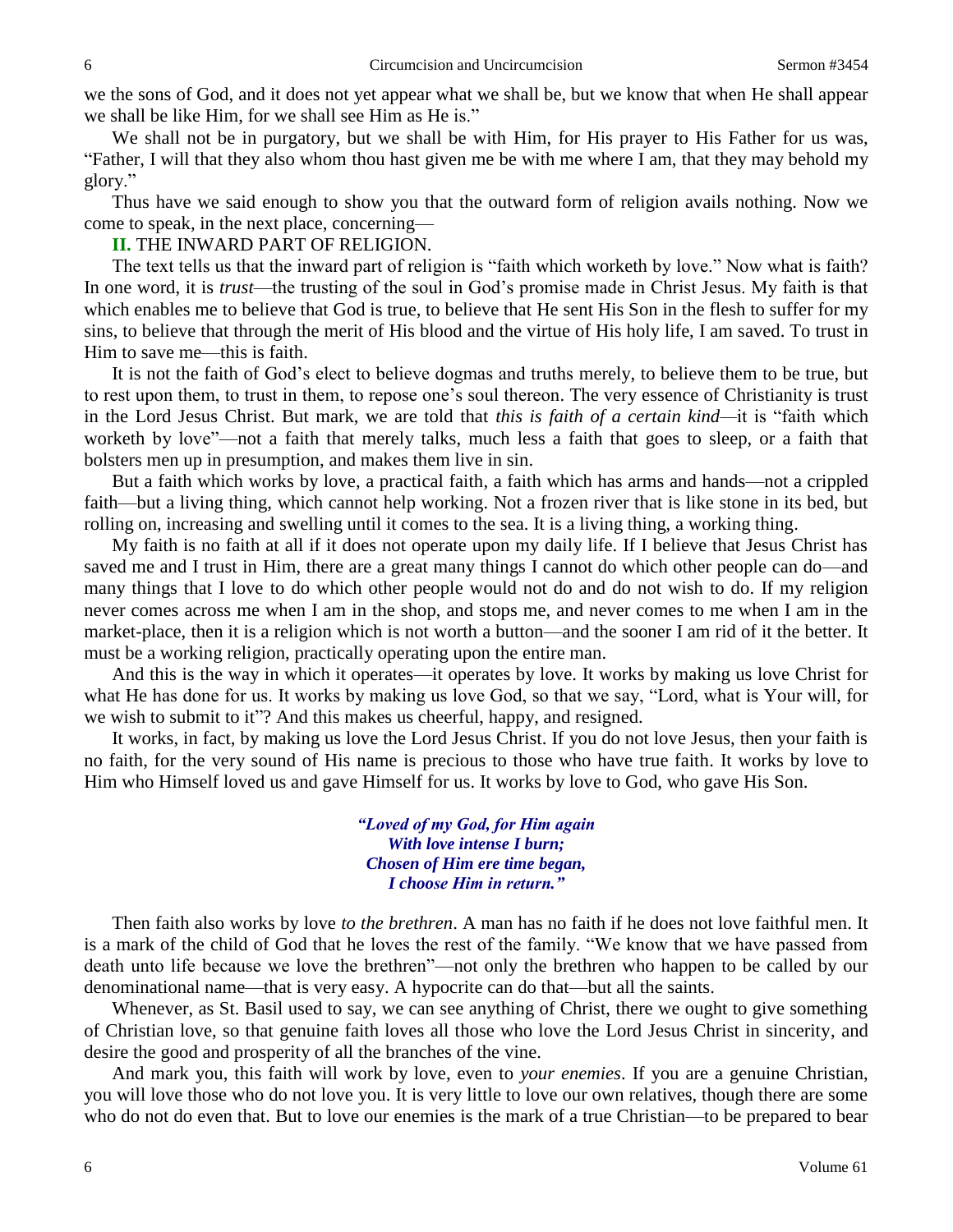and to forbear, to endure, but never to inflict, to be reviled, but not to answer, not to rebuke, but to heap coals of fire upon the head of our foes by endeavoring to do all that we can for the good of those who do us ill.

It was said of Thomas Cranmer, "Do my lord of Canterbury an ill turn and he will be your friend and give you help." And it was said of another, that if you wanted to get a favor from him, the best thing you could do was to do him an injury, because then, when you asked him for anything, he was quite certain to say, "I will do it for you because you have been my enemy." Let us seek for something of the same spirit. Let us love even those who are unlovable and who love us not.

Then I may say that one mark of this faith is that *it loves sinners*. God deliver you, as a church and congregation, from that unloving spirit which never cares for the souls of men! I believe that to be an accursed theology which makes a preacher say, "I have preached to the living people of God. As for the dead, I have nothing to say to them."

A theology which dries up the milk of human kindness makes a man a cynic towards his own kind, and to have no care for his own flesh and blood, is a theology that never came from heaven, but from a very different quarter. I have seen the dupes of this theology callous about the conversion of even their own children, and heard them boast that they never speak to their children about religion—boasting of it as though it were not the most disgraceful thing that could be said, for the Christian that cares not for his own household is worse than a heathen and a publican.

We have heard some of these say that God will do His own work and therefore, they never speak about Christ, and though this were not degrading themselves below the very basest idolaters, for even an idolater will speak well of his god, and endeavor to bring others to bow before his blocks of wood and stone, but these persons, stupefied by a fatalism which is far more Mahometan than Christian, leaves undone the work which God would have them do, and which, if they had genuine faith in their souls, they would do.

May God give us, not a frozen faith like that, but a faith which works by love to the souls of sinners. You do not love Christ if you do not love sinners. He came into the world to seek and to save them, and if you do not try to bring them to Him, you do not know Christ. How dwells the love of God in you, if you have never cared for poor dying men?

So, then, it seems that the very soul and essence of true religion is this—the possession of a trust in Christ which, through the passion called "love," affects my whole being, moves me to the greatest activity, or restrains me from sin. Now, dear friends, have you got this faith that works by love?

"Oh! I am not baptized," says one. Now I never asked you that question. I did not indeed. I only asked you, Have you got the faith which works by love? "Oh! sir, I have been baptized." I did not ask you that. I asked if you have got the faith which works by love? "Well, sir, I am a member of the church." What does that matter? That is not the point—the point is, have you the faith which works by love? If you have got that, you are going to heaven. If you have not, you are on the high-road to perdition.

If you have the faith which works by love, you may have a great many errors, you may make a great many mistakes, but your face is towards Jerusalem, and you will get there. But if you have not the faith which works by love, you may be as orthodox as the Bible, itself, and you may be sound in theology as the Holy Spirit—and yet, even if all this were possible—you could never enter heaven if you have not the faith which works by love. That is the essential thing, the one thing needful.

I was struck, when thinking over this text, to find that in the next chapter (Galatians 6:15), you get this truth in another shape. By comparing one text with another, you often get fresh light, and here you have it—"For in Christ Jesus, neither circumcision availeth anything, nor uncircumcision, but"—but what? The faith which works by love? No, "but a new creature."

Well, then, these two things must be the same. My having the faith which works by love implies that I am a new creature. Now some of you have been puzzling yourselves about whether you have been born-again, whether you are new creatures. Have you got the faith that works by love? If so, you are a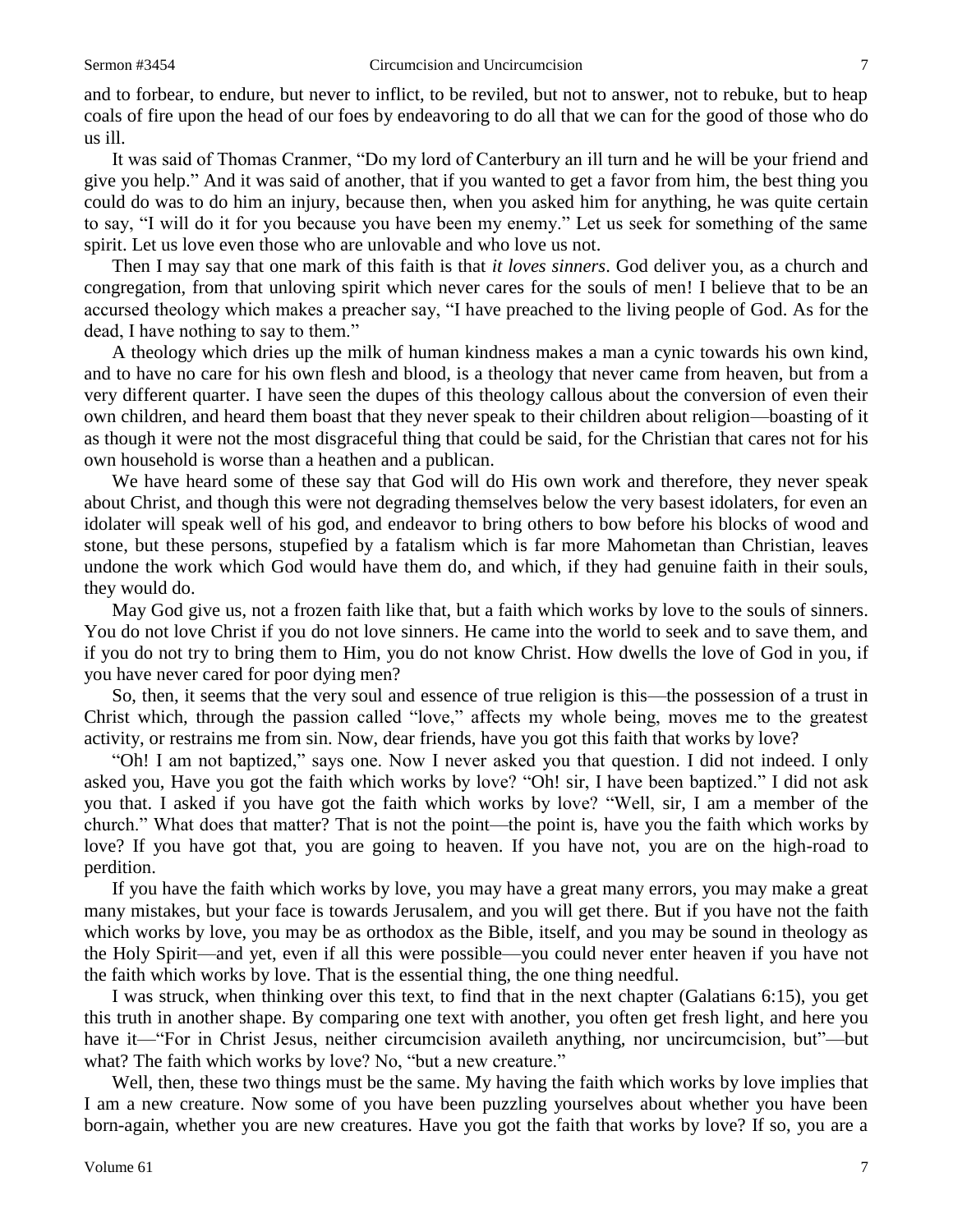new creature, for you never saw a man in a natural state who had faith that works by love. He may have faith, a faith which makes him tremble, like the devil, but the faith that works by love to Jesus Christ, no hypocrite ever did have or ever could have.

What are you to apprehend, my dear friends, if you love the Lord Jesus Christ and are trusting in Him? Do not let the devil perplex you by saying that perhaps you have not experienced regeneration, perhaps you have not felt this, and have not felt that. You are right, and must be right, if you have the faith which works by love, for, according to the Scriptures, that is so evident a proof of being a new creature that it is tantamount to it.

Hear how our Savior puts it. There were some who wanted to do the work of God and who said, "What shall we do that we may work the works of God?" What do you think Christ said to them? Did He say, "You must feel this, or feel that," and so on? No, said He, "This is the work of God, that ye believe on Jesus Christ, whom he hath sent." This is the greatest work that God ever does—to make a man believe in His Son.

Wherever a man is made to believe in Jesus Christ and to trust Him, you may see the finger of God. You may imitate twenty things in religion, but you cannot give a man true faith—it must be an act of grace. No dead sinner ever did trust Christ. No unregenerate soul ever possessed the faith which works by love, and it may stand to you as a certain evidence of the new birth, if you have got the faith which works by love.

As I studied the subject farther, I was struck to find that in another text (Colossians 3:11), you get the same sentiment—"Where there is neither Greek nor Jew, circumcision nor uncircumcision, Barbarian, Scythian, bond nor free: but Christ is all, and in all." Now there are some who say, "I hope I am a new creature, but I am sometimes afraid whether Christ is mine." Well, but it is the same thing. Christ is all and in all to you, and you are the very same people who are new creatures, and who have the faith that works by love.

Then, dear heart, if you are trusting in Christ, Christ is your All-in-all, and you need not say—

*"'Tis a point I long to know, Oft it causes anxious doubt; Do I love the Lord or no, Am I His or am I not?"*

You are His, if you are trusting in Him with the faith that works by love.

Oh! I think there are some of you who can say, "Well, I do trust Him. I have nowhere else to trust. I cannot trust in myself. I dare not rely on my prayers. I cannot depend upon any mortal thing, but the Lord knows that I do rest upon the blood of Jesus Christ. I am not deceived about that, and what is more, I do love Him, not as I want to love Him, not as I ought to love Him, but I do love Him. The sound of His name is sweet to me. I could not live without it, and when I am at a distance from Him I cannot be happy. There was a time when I could be very happy and very contented without the Savior—when I could enjoy the theater, the ballroom, and all the pleasures of the world, but I cannot now. It is all emptiness and vanity—vanity of vanity. I must have Christ. If others can do without Him, I cannot. I must have Him." Well, then, dear soul, He is yours. He is your All-in-all.

I spoke last Sunday of the limpets at the seaside, sitting on the rocks. It does not prove that the rocks belong to the limpets because the limpets sit there, but in your case you are just like a poor little thing flying to Christ—and that proves that Christ belongs to you, that He is yours in this world, and will be yours in the world to come.

Then if I take hold of Christ, I know that He is mine. There was never a sinner who took Christ and then found that he had made a mistake. The woman who came to the Savior and touched the hem of His garment, and asked to receive a cure of the Savior, did not take the cure away, but He said, "Thy faith hath saved thee; go in peace."